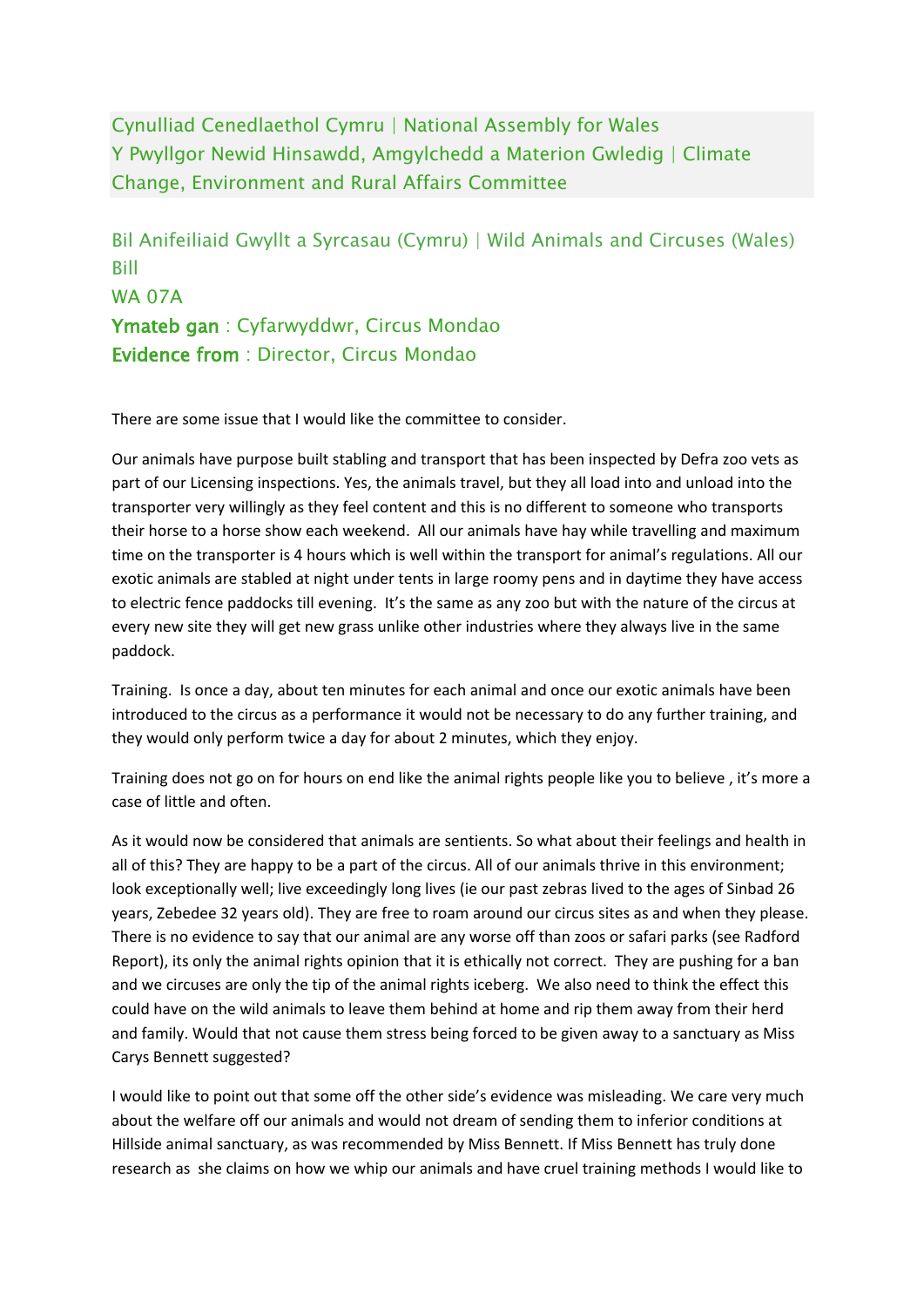see her research and know where she got this information as none of which are true. I am shocked that she has also not done any research into the sanctuary before making such a recommendation. Hillside animal sanctuary have no experience in Exotic animals -- they had one dromedary camel a few years ago that they claimed "could have ended up in a circus " if they did not have it. I have seen some shocking things written about them in the media and to think that she would recommend them is shocking. They have a problem looking after the domestic animals. There has been instances of their horses escaping onto roads; one was killed after a collision with a vehicle near Great Yarmouth, they turn out groups of horses onto the marshes that run either side of the Acle Straight with only ditches bordering the fields onto a fast main A road, with no shelter from the elements be it sun, rain or wind, ( 5 freedoms not being met)Or would it be just for the sanctuaries benefit so they can claim to have rescued animals from a circus and drum up business for the sanctuary?

The owner of the sanctuary Wendy Valentine in 2005 was cautioned by police over a protest she staged in Norwich city centre.

In 2001 along with a colleague she was fined for trespassing on to a pig farm in north Norfolk, They pleaded guilty to entering an infected premises during the SWINE FEVER outbreak, and was fined nearly £5000. The judge described the way valentine and accomplice collected evidence as IMPROPER, ILLEGAL, INTRUSIVE AND IRRESPONSIBLE. He also dismissed their video evidence.

So I'm surprised that Miss Bennett would suggest to send our animals to a place like this where they have no respect for the law or care about transmitting diseases.

Hillside is home to 2500 horses and ponies, 650 cattle, 500 sheep and goats, 300 pigs and lots of other rescued small animals. How many staff do they have to give the individual care to these animals?

As it's her who is the accuser, I would like Miss Bennett to prove that Circus Mondao has welfare issues with their training methods or conditions as she implies in her statement. We don't have any animals that stand on their front paws or balance on balls or ropes.

Miss Bennett makes quotes from a trainer in America. She is misinforming you. The person she has quoted was a groom and would never have trained any elephants. PETA is one of the organisations that had to pay Ringling Brothers circus \$15.75 million dollars in damages for making false allegations, The activists payment of large sums to another witness were condemned by the judge as bribery; the witness was proved to be a perjurer. These are examples of the falseness of campaigns from these organisations, condemned by the US judge as "vexatious , groundless and unreasonable"

We have proved that the Licensing scheme works well and would look forward to seeing Wales have a similar licence. Whereas reading between the lines the animal rights team thought DEFRAS licence was no good.

.

The only two static circuses in the UK do not have grazing or outdoor paddock for the animals but it will be acceptable to have wild performing animals there! A sealion show in a zoo is not a static circus as she stated. So much of these people's words is twisted to mislead you.